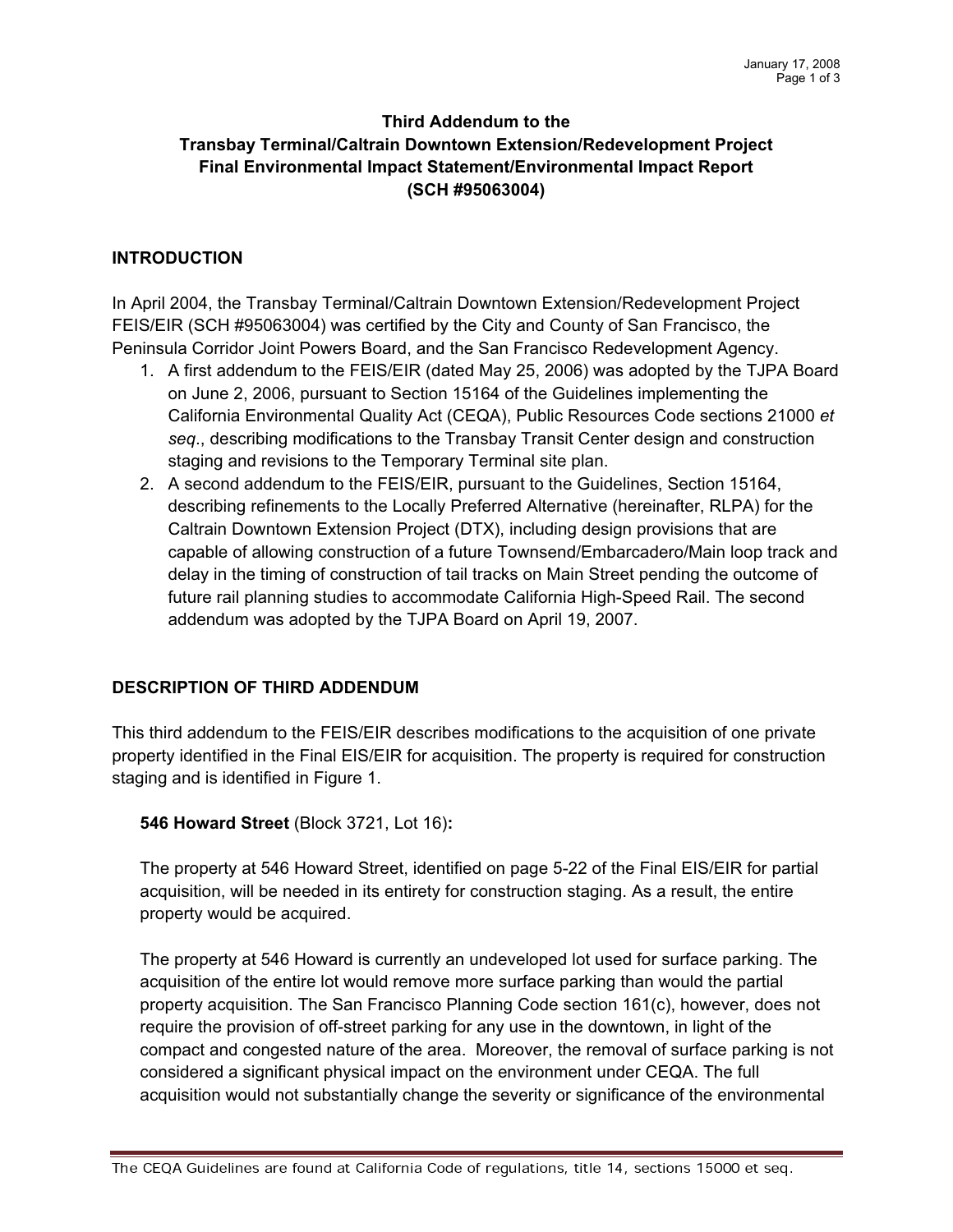impacts disclosed in the Final EIS/EIR. Therefore, the acquisition of 546 Howard in its entirety would not require major revisions to the Final EIS/EIR due to new or substantially increased significant environmental effects because of substantial changes in the project, substantial changes with respect to the circumstances under which the RLPA would be undertaken, or significant new information.

The 546 Howard property is located immediately adjacent to the existing bus ramp connecting the Transbay Terminal building to the Bay Bridge. At the time that the FEIS/EIR was prepared, there was a one-story building on the property, which has since been demolished by the owner. The demolition permit was filed on November 9, 2001 (Permit Application No. 200111092798), a permit was issued on August 5, 2004, and final inspection of the demolition was approved on September 29, 2004. The FEIS/EIR Table 5.2-1 and Figure 5.2-3 identify the parcel for partial acquisition, stated as a "(f)ew feet from northeast corner of building." The partial acquisition was needed to support work in demolishing the existing bus ramp and for construction of the new facilities. Construction planning indicates that the full parcel is needed during demolition for placement of contractor equipment, such as cranes, to remove the structural members of the existing bus ramps. Following demolition of the existing bus ramp, the parcel is needed to serve as field offices, lay down areas and other construction-related staging uses required for construction of the new Transbay Transit Center.

### Conclusion

The removal of surface parking that will occur with the acquisition of 546 Howard Street is not considered a significant environmental impact. The acquisition of this property would not substantially change the severity or significance of the environmental impacts disclosed in the FEIS/EIR.

Therefore, the acquisition of property described in this addendum would not require major revisions to the FEIS/EIR due to new or substantially increased significant environmental effects. Furthermore, there have been no substantial changes with respect to the circumstances under which these property acquisitions would be undertaken that would require major revisions of the FEIS/EIR due to new or substantially increased significant environmental effects; and there has been no discovery of new information of substantial importance that would trigger or require major revisions to the FEIS/EIR due to new or substantially increased significant environmental effects. Therefore, no subsequent or supplemental environmental impact report is required pursuant to CEQA Guidelines sections 15162 and 15163 prior to approval of the acquisition of property as described in this addendum.